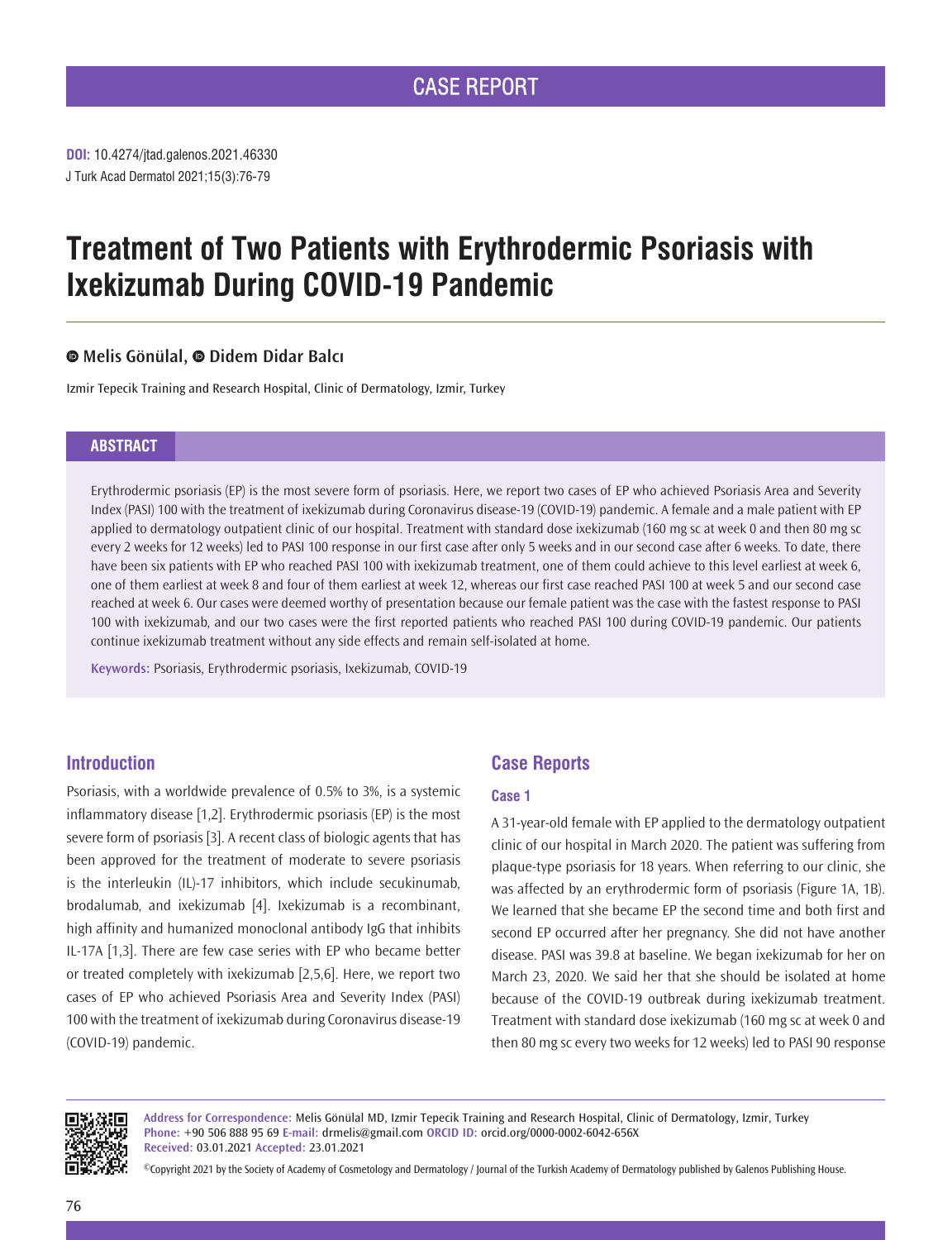after only two weeks. Then, we observed a PASI 100 response to continuing at the patient's fifth-week control (Figure 2A, 2B). No adverse effects developed and until today no relaps have been observed. The patient's consent was obtained for this case study.

#### **Case 2**

A 66-year-old male with EP applied to the dermatology outpatient clinic of our hospital in May 2020. The patient was suffering from plaque-type psoriasis for eight years. When referring to our clinic, he was affected by an erythrodermic form of psoriasis (Figure 3A, 3B). He had primary hypertension. PASI was 54 at baseline. We began ixekizumab for him on May 14, 2020. We said him that he should be isolated at home because of the COVID-19 outbreak during ixekizumab treatment. Treatment with standard dose ixekizumab (160 mg sc at week 0 and then 80 mg sc every two weeks for 12 weeks) led to PASI 100 response after only six weeks (Figure 4A, 4B).



**Figure 1.** A) Diffuse erythem on the back. B) Diffuse erythem and desquamation in the front of the body

No adverse effects developed and until today no relaps have been observed. The patient's consent was obtained for this case study.

## **Discussion**

The first case with COVID-19 was recorded on March 11, 2020, in Turkey. Data on the EP of ixekizumab approved for the treatment of moderate to severe plaque psoriasis have been very limited to date. Megna et al. [3] presented a case with EP who healed with ixekizumab that was able to lead to a complete resolution of the disease after six weeks. In Saeki et al.'s [2] study, 100.0% of the EP patients achieved PASI 75, 62.5% (5/8) achieved PASI 90 and 25.0% (2/8) achieved PASI 100 at week 12 and 100.0% of the patients maintained PASI 75, 87.5% (7/8) patients achieved PASI 90 and 12.5% (1/8) patients achieved PASI 100 at week 24. In another study of Saeki et al. [7], it was presented that for eight patients with EP, global improvement scores indicated that all patients either



**Figure 3.** A) Diffuse erythem, desquamation and squams on the back. B) Diffuse erythem, desquamation and squams on the front of the body



**Figure 2.** A) Normal skin of the back after healing. B) Normal skin of the front of the body after healing



**Figure 4.** A) Normal skin of the back after healing. B) Normal skin of the front of the body after healing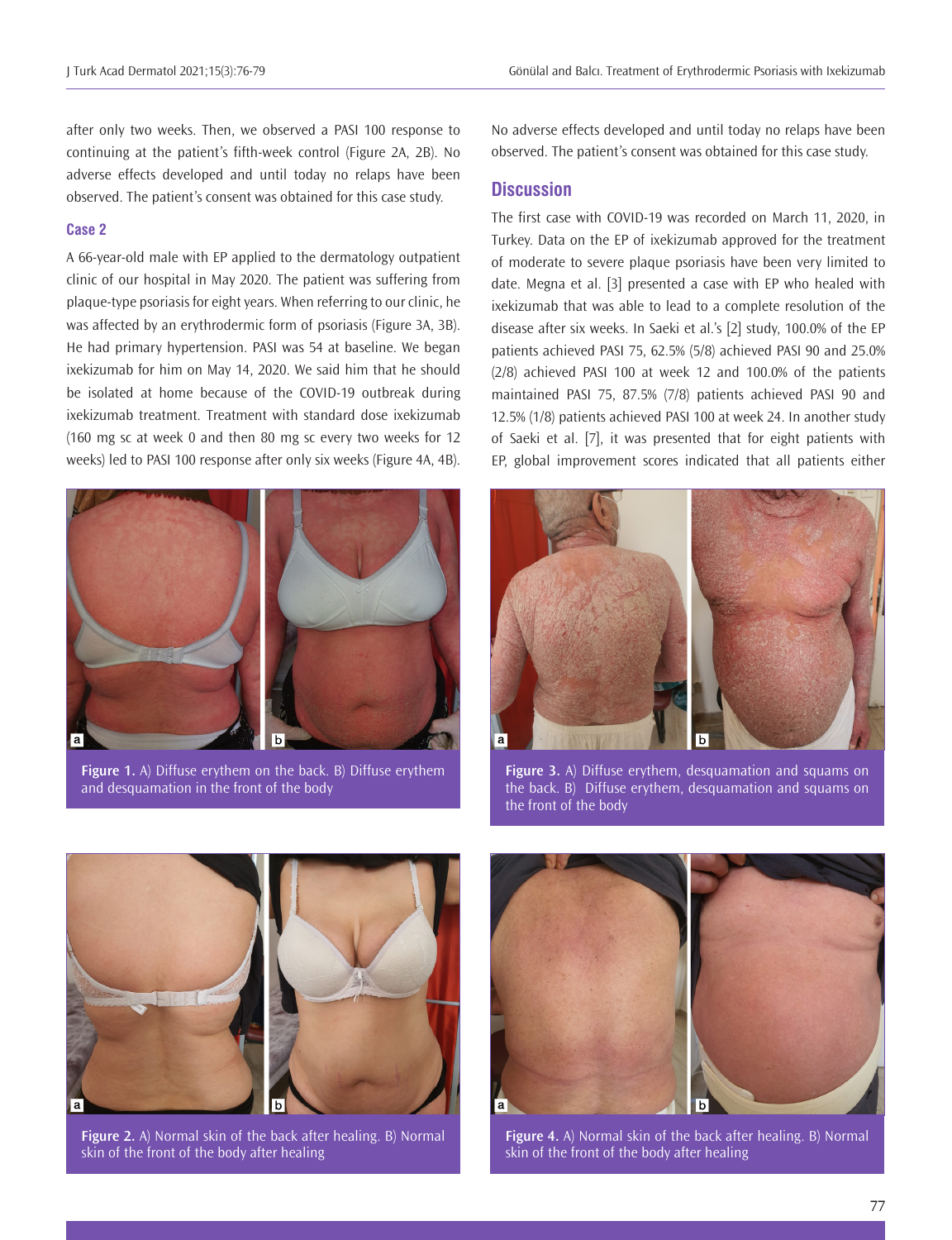resolved or improved by week 52 of the ixekizumab treatment. Improvements in PASI were observed at 12 weeks and maintained for the 52-week treatment period. All patients with EP responded (improved or resolved) to ixekizumab treatment. At week 52, six of the eight patients with EP reached PASI 90 response. In Carrasquillo et al.'s [5] study, eight patients were treated with ixekizumab as part of an open-label study. By week 12, all patients achieved PASI 75, 5/8 achieved PASI 90, and 2/8 achieved PASI 100. By week 24, 100% of the patients reached PASI 75, 7/8 reached PASI 90, and 1/8 reached PASI 100. After 52 weeks of follow-up, ixekizumab achieved significant improvement. According to this research, ixekizumab can be considered first-line treatments for EP. In Lo and Tsai's [6] study, at week 12, seven (78%) patients (total nine patients) achieved PASI 50; of these, four (44%) patients one (11%) patient achieved PASI 75 (75% reduction in PASI) and PASI 90 (90% reduction in PASI), respectively. The patient who achieved PASI 90 actually achieved PASI 100 at weeks 8 and 12. Okubo et al. [8] presented in their study that all eight patients had early and sustained improvement in PASI scores with ixekizumab treatment. In their research, the mean PASI score was 42.8 at baseline, 3.0 at week 52, and 5.0 at week 244. None of the patients with EP reached PASI 100. It was not explained in detail that how many patients reached PASI 50-75-90, but according to mean PASI score at week 52, there were few patients who reached PASI 90 response.

According to some studies, biologics were used safely during the COVID-19 pandemic. In Gisondi et al.'s [9] study, their findings showed that there was not a significant number of hospitalizations or deaths from COVID-19 (a multicentric study, 5206 cases with chronic plaque psoriasis being treated with biologic therapy). In another study conducted by Gisondi et al. [10], it was observed that among 980 patients with chronic plaque psoriasis on biologics, there were no cases of hospitalization or death. Additionally, a case from Italy who was 55 years old had contacted a COVID positive patient on his induction stage with ixekizumab, and then, he was tested for Severe acute respiratory syndrome-Coronavirus-2 (SARS-CoV-2) resulted positive. He did not provide his doctors with this information and continued to use ixekizumab. His control test for SARS-CoV-2 resulted in negative, and in this process, he confirmed never having suffered from cough, dyspnea, anosmia, ageusia, myalgia or any other symptom of the infection. Interestingly, the IL-23/IL-17 axis does not seem to be pivotal in an effective immune response [11]. On the contrary, observations carried on both Coronavirus, and non-Coronavirus pneumonia patients show that an aberrant Th17 polarization may correlate with a worse outcome. Based on these observations, a clinical trial investigating the use of ixekizumab associated with antiviral therapy is currently ongoing in China as a possible treatment for COVID-19 infection. During COVID-19,

inflammatory cytokines play a double role. Firstly, they stimulate effective immune response activation and then can mediate the development of exaggerated systemic inflammation. This cytokine storm is not effective on the pathogen of COVID-19 [12]. The outcome of data from currently available literature suggests that IL-23/IL-17 axis inhibition may not be detrimental in the setting of COVID-19 infection. Further data are needed to support this hypothesis.

To date, there have been six patients with EP who reached PASI 100 with ixekizumab treatment, one of them could achieve to this level earliest at week 6, one of them earliest at week 8 and four of them earliest at week 12, whereas our first case reached PASI 100 at week 5 and our second case reached at week 6. Our cases were deemed worthy of presentation because our female patient was the case with the fastest response to PASI 100 with ixekizumab, and our two cases were the first reported patients who reached PASI 100 during COVID-19 pandemic. Our patients continue ixekizumab treatment without any side effects and remain self-isolated at home.

#### **Ethics**

**Informed Consent:** Consent form was filled out by all participants. **Peer-review:** Internally peer-reviewed.

#### **Authorship Contributions**

Surgical and Medical Practices: M.G., D.D.B., Concept: M.G., D.D.B., Design: M.G., D.D.B., Data Collection or Processing: M.G., D.D.B., Analysis or Interpretation: M.G., D.D.B., Literature Search: M.G., D.D.B., Writing: M.G., D.D.B.

**Conflict of Interest:** No conflict of interest was declared by the authors.

**Financial Disclosure:** The authors declared that this study received no financial support.

#### **References**

- 1. Gulliver W, Penney M, Power R, Gulliver S, Montmayeur S, Burge R. Moderateto-severe plaque psoriasis patients treated with ixekizumab: early real-world outcomes and adverse events. J Dermatolog Treat 2020:1-7.
- 2. Saeki H, Nakagawa H, Ishii T, Morisaki Y, Aoki T, Berclaz PY, Heffernan M. Efficacy and safety of open-label ixekizumab treatment in Japanese patients with moderate-to-severe plaque psoriasis, erythrodermic psoriasis and generalized pustular psoriasis. J Eur Acad Dermatol Venereol 2015;29:1148- 1155.
- 3. Megna M, Gallo L, Balato N, Balato A. A case of erythrodermic psoriasis successfully treated with ixekizumab. Dermatol Ther 2019;32:e12825.
- 4. Martin DA, Towne JE, Kricorian G, Klekotka P, Gudjonsson JE, Krueger JG, Russell CB. The emerging role of IL-17 in the pathogenesis of psoriasis: preclinical and clinical findings. J Invest Dermatol 2013;133:17-26.
- 5. Carrasquillo OY, Pabón-Cartagena G, Falto-Aizpurua LA, Santiago-Vázquez M, Cancel-Artau KJ, Arias-Berrios G, Martín-García RF. Treatment of erythrodermic psoriasis with biologics: A systematic review. J Am Acad Dermatol 2020;83:151-158.